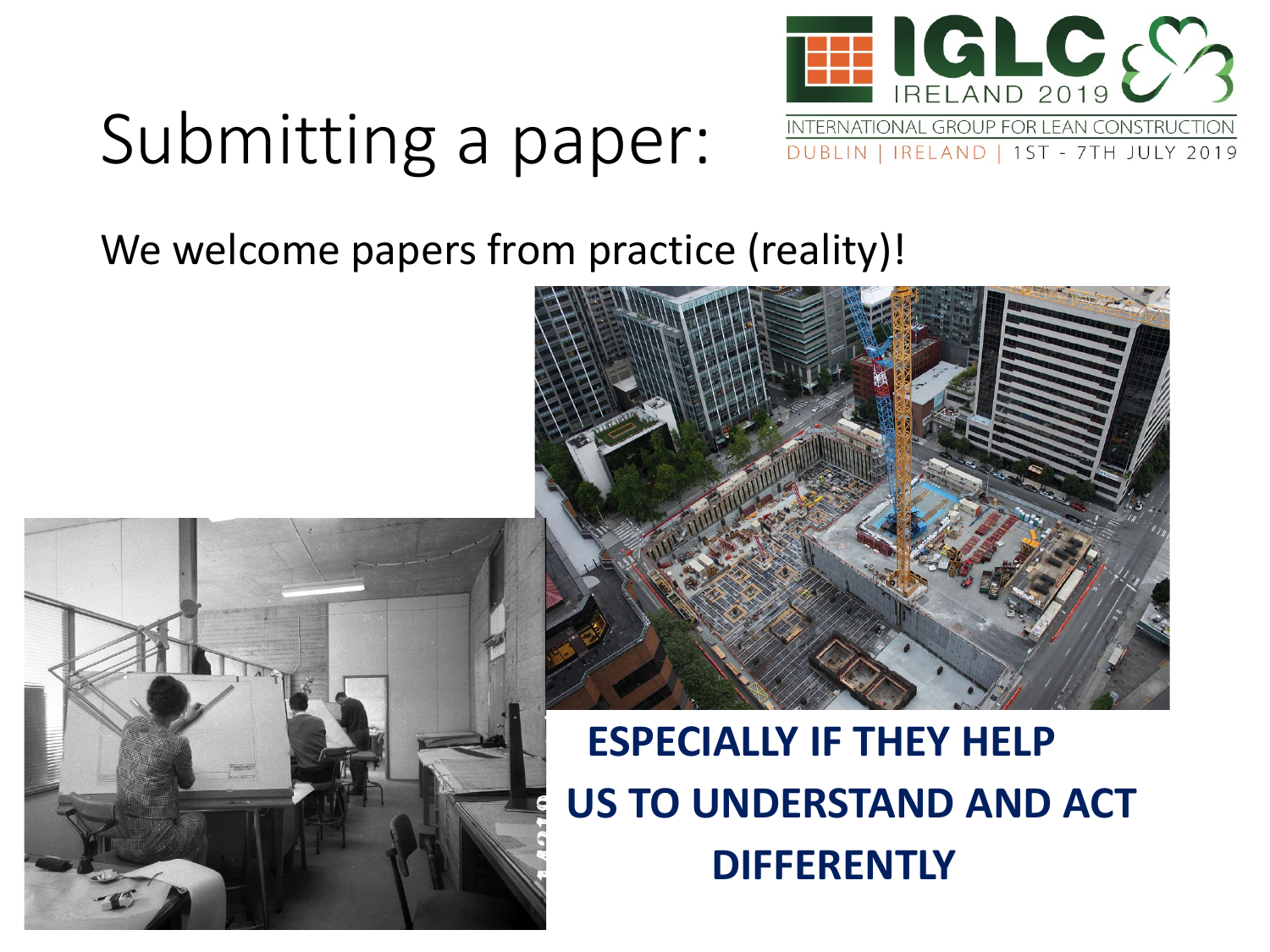

# A good paper is:

**CREDIBLE** – so readers can have confidence in and can use the content.

**VALID** – acknowledges that context is important. The paper will probably not be a universal solution so in what circumstances is it valid?

**WORTH ARCHIVING** – the content is important enough to continue to influence others for the foreseeable future; It provides a firm foundation.

**CONCISE**– the guidelines for paper submissions are read and add add add add and addered to. For example the paper must be no more than 10 pages using the template provided. As Mark Twain said "I wrote you a long letter because I did not have time to write you a short one"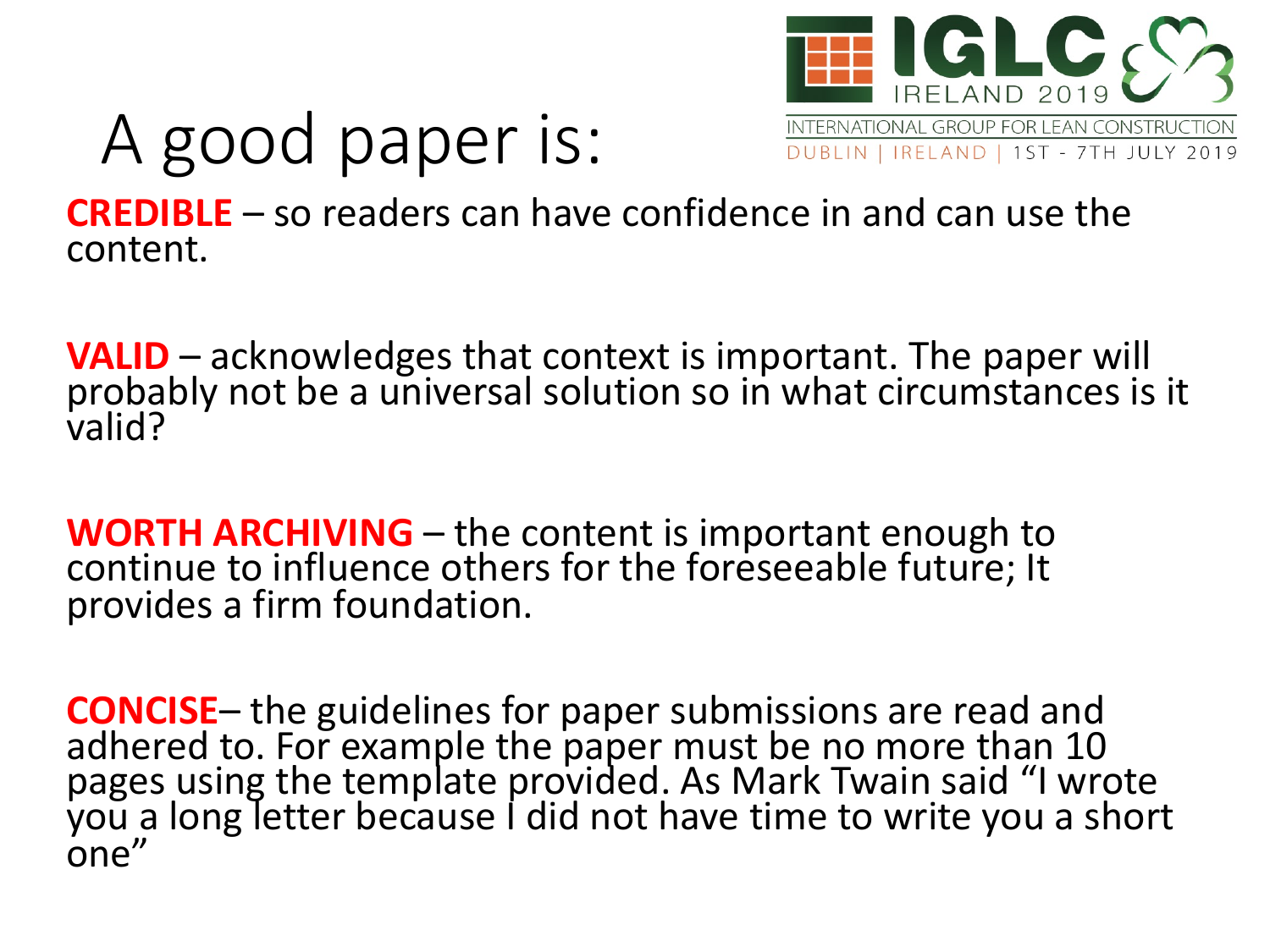

## Attributes of a credible & valid paper:

• **Clear statement** of the problem being investigated and/or purpose of the paper.

#### **Can you add something new or provide more evidence of something already known?**

- Description of **context**.
- Review (can be quick) of **current knowledge** and where its from*.* This can be *current* good practices and/or literature.
	- Use the search function within IGLC for themes/key words and or Google Scholar to see what knowledge/practices are already published. These need to be acknowledged and referenced as per template guidelines.
- Description of **how** the work or contribution of the paper has been arrived at – what methods did you use to collect and analyse information?
- Description of **what** has been done i.e. the contribution of the paper.
- What can be **concluded and recommended** from the paper and for whom?